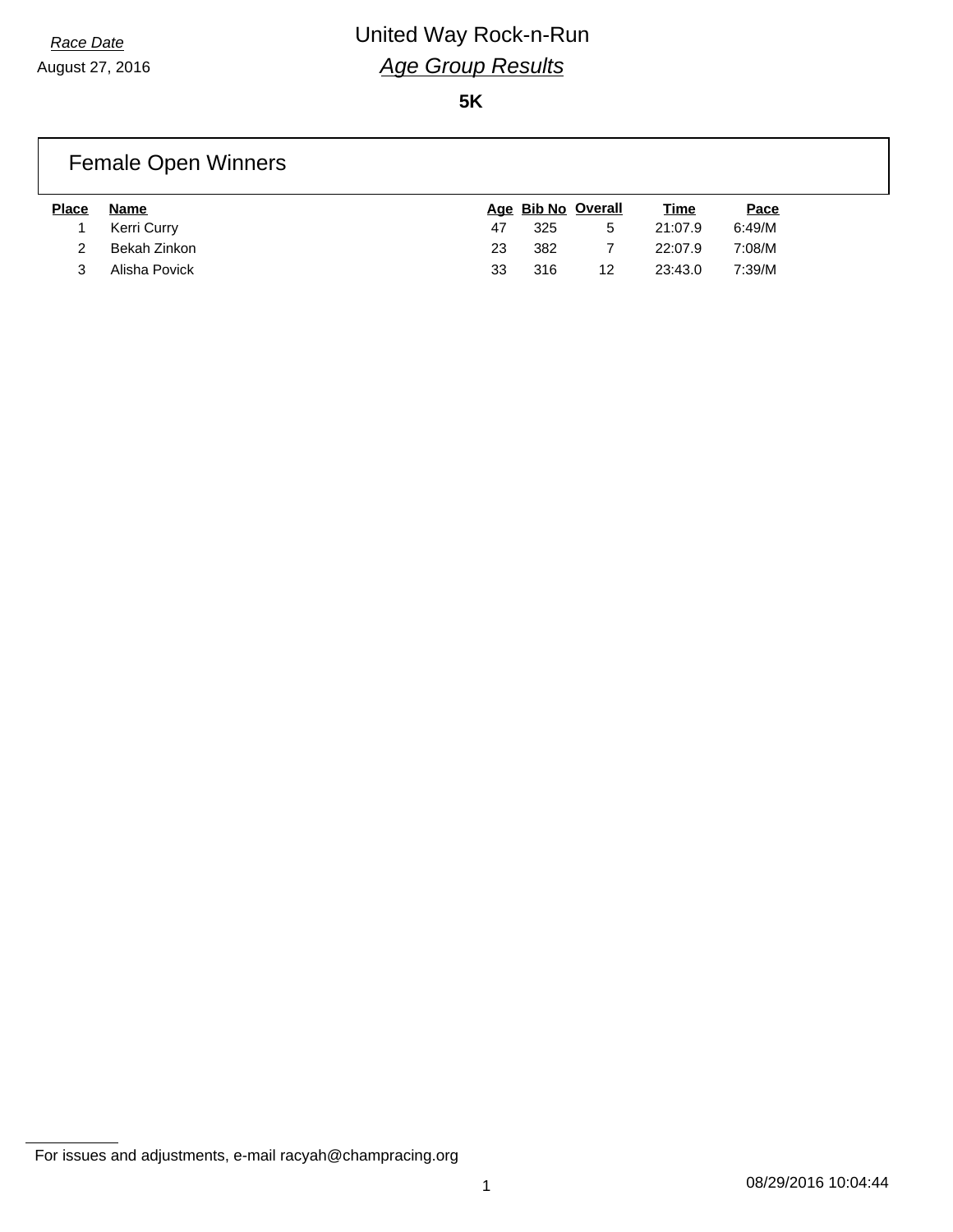August 27, 2016

**5K**

|                | Female 13 and Under    |    |      |                    |             |         |  |
|----------------|------------------------|----|------|--------------------|-------------|---------|--|
| <b>Place</b>   | <b>Name</b>            |    |      | Age Bib No Overall | <b>Time</b> | Pace    |  |
| 1              | Kenadie Watson         | 9  | 377  | 39                 | 31:41.6     | 10:13/M |  |
| 2              | <b>Baylee Rufener</b>  | 9  | 355  | 52                 | 41:28.7     | 13:23/M |  |
| 3              | Sabrina Jameson        | 10 | 390  | 56                 | 44:37.3     | 14:24/M |  |
| 4              | <b>Bryline Smith</b>   | 5  | 386  | 64                 | 49:26.9     | 15:57/M |  |
|                | Female 20 to 29        |    |      |                    |             |         |  |
| <b>Place</b>   | <b>Name</b>            |    |      | Age Bib No Overall | <b>Time</b> | Pace    |  |
| 1              | <b>Hilary Tedrow</b>   | 22 | 1191 | 22                 | 27:25.0     | 8:51/M  |  |
| $\overline{2}$ | Abbey Kimble           | 24 | 343  | 24                 | 27:37.7     | 8:55/M  |  |
|                | Female 30 to 39        |    |      |                    |             |         |  |
| <b>Place</b>   | <b>Name</b>            |    |      | Age Bib No Overall | <b>Time</b> | Pace    |  |
| 1              | <b>Ashley Sanatore</b> | 31 | 358  | 16                 | 25:47.4     | 8:19/M  |  |
| 2              | <b>Haley McPeek</b>    | 30 | 351  | 23                 | 27:29.3     | 8:52/M  |  |
| 3              | <b>Tessa Klaiber</b>   | 31 | 1192 | 28                 | 28:12.7     | 9:06/M  |  |
| 4              | Stephanie Johnson      | 32 | 341  | 29                 | 28:18.5     | 9:08/M  |  |
| 5              | Leslie Neinigner       | 39 | 353  | 44                 | 34:45.7     | 11:13/M |  |
| 6              | Kelly Bott             | 31 | 319  | 51                 | 38:48.5     | 12:31/M |  |
|                | Female 40 to 49        |    |      |                    |             |         |  |
| <b>Place</b>   | Name                   |    |      | Age Bib No Overall | <b>Time</b> | Pace    |  |
| 1              | <b>Tara Baxter</b>     | 41 | 388  | 30                 | 28:21.4     | 9:09/M  |  |
| 2              | <b>Wendy Slates</b>    | 43 | 363  | 40                 | 31:44.6     | 10:14/M |  |
| 3              | Stephanie Johnson      | 42 | 383  | 46                 | 35:40.7     | 11:30/M |  |
| 4              | Deirdre Jamison        | 47 | 336  | 55                 | 44:34.7     | 14:23/M |  |
| 5              | Viereck Tracey         | 44 | 372  | 60                 | 47:27.3     | 15:18/M |  |
|                | Female 50 to 59        |    |      |                    |             |         |  |
| <b>Place</b>   | <b>Name</b>            |    |      | Age Bib No Overall | <b>Time</b> | Pace    |  |
| $\mathbf{1}$   | Mindy Wilsford         | 53 | 378  | 18                 | 26:40.6     | 8:36/M  |  |
| 2              | <b>Trish Archer</b>    | 51 | 317  | 26                 | 27:49.5     | 8:58/M  |  |
| 3              | <b>Cherly Staley</b>   | 58 | 369  | 45                 | 35:09.0     | 11:20/M |  |
| 4              | Joy Russell            | 50 | 393  | 62                 | 47:55.6     | 15:27/M |  |
|                |                        |    |      |                    |             |         |  |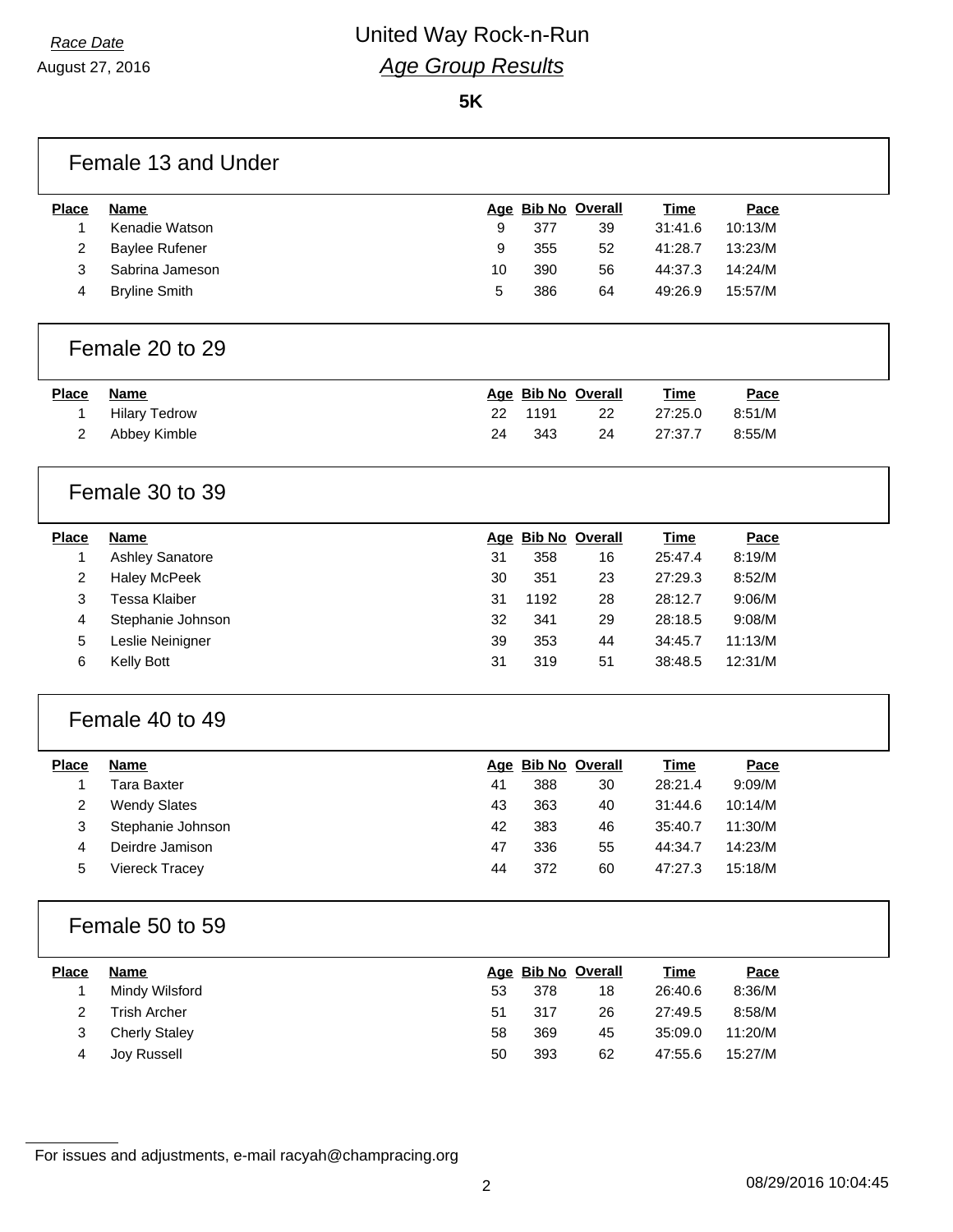August 27, 2016

# *Race Date* United Way Rock-n-Run *Age Group Results*

**5K**

|              | Female 60 to 69              |    |     |                          |                        |                        |  |
|--------------|------------------------------|----|-----|--------------------------|------------------------|------------------------|--|
| <b>Place</b> | <b>Name</b><br>Sally Dooling | 64 | 326 | Age Bib No Overall<br>58 | <u>Time</u><br>45:15.0 | <u>Pace</u><br>14:36/M |  |

For issues and adjustments, e-mail racyah@champracing.org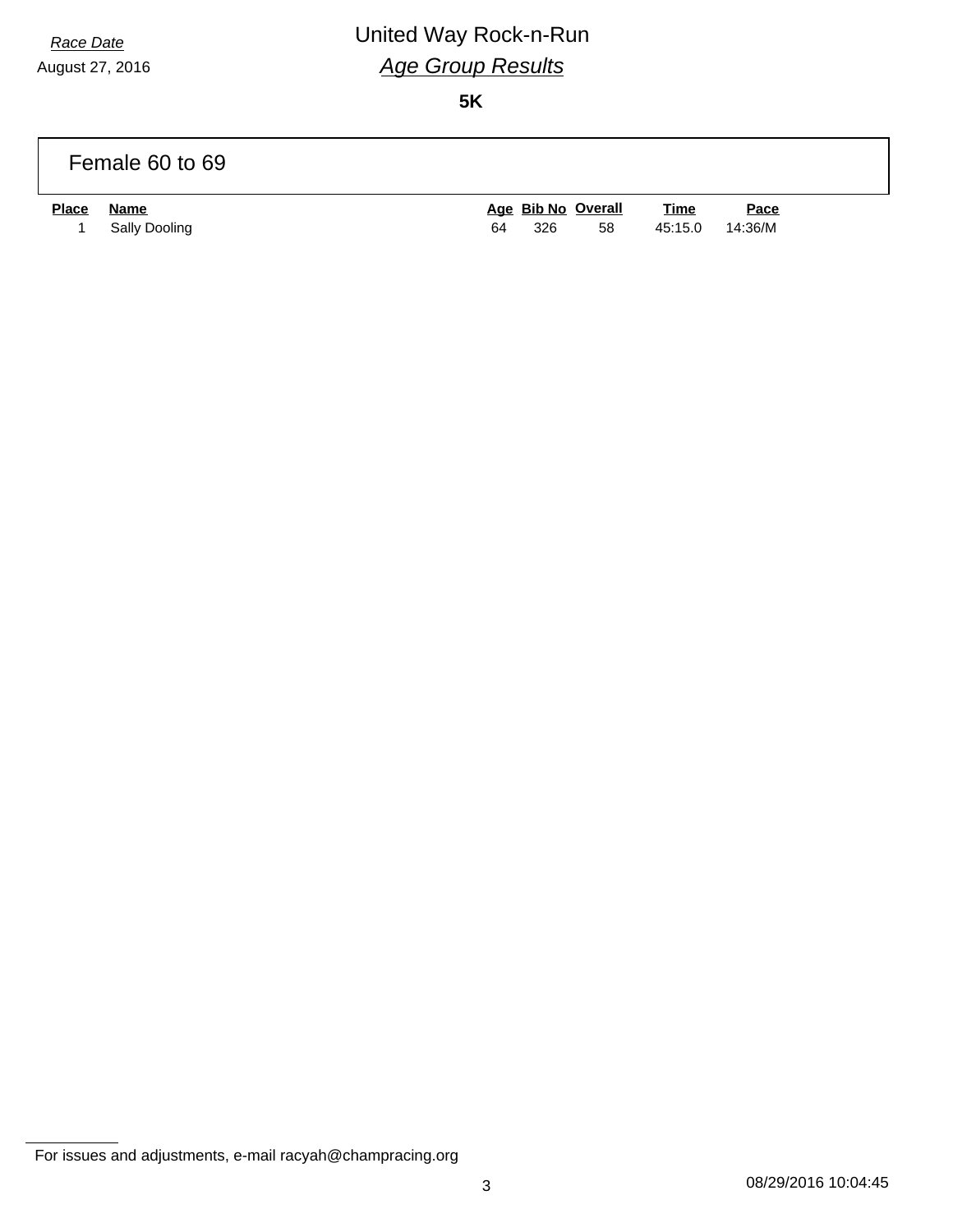**5K**

#### Male Open Winners

| <b>Place</b> | Name         |    |     | Age Bib No Overall | <u>Time</u> | Pace   |
|--------------|--------------|----|-----|--------------------|-------------|--------|
|              | Rob Maurer   | 46 | 349 |                    | 18:15.4     | 5:53/M |
|              | Steve Slates | 52 | 362 |                    | 18:54.1     | 6:06/M |
|              | Heath Watson | 30 | 375 |                    | 19:58.2     | 6:26/M |

For issues and adjustments, e-mail racyah@champracing.org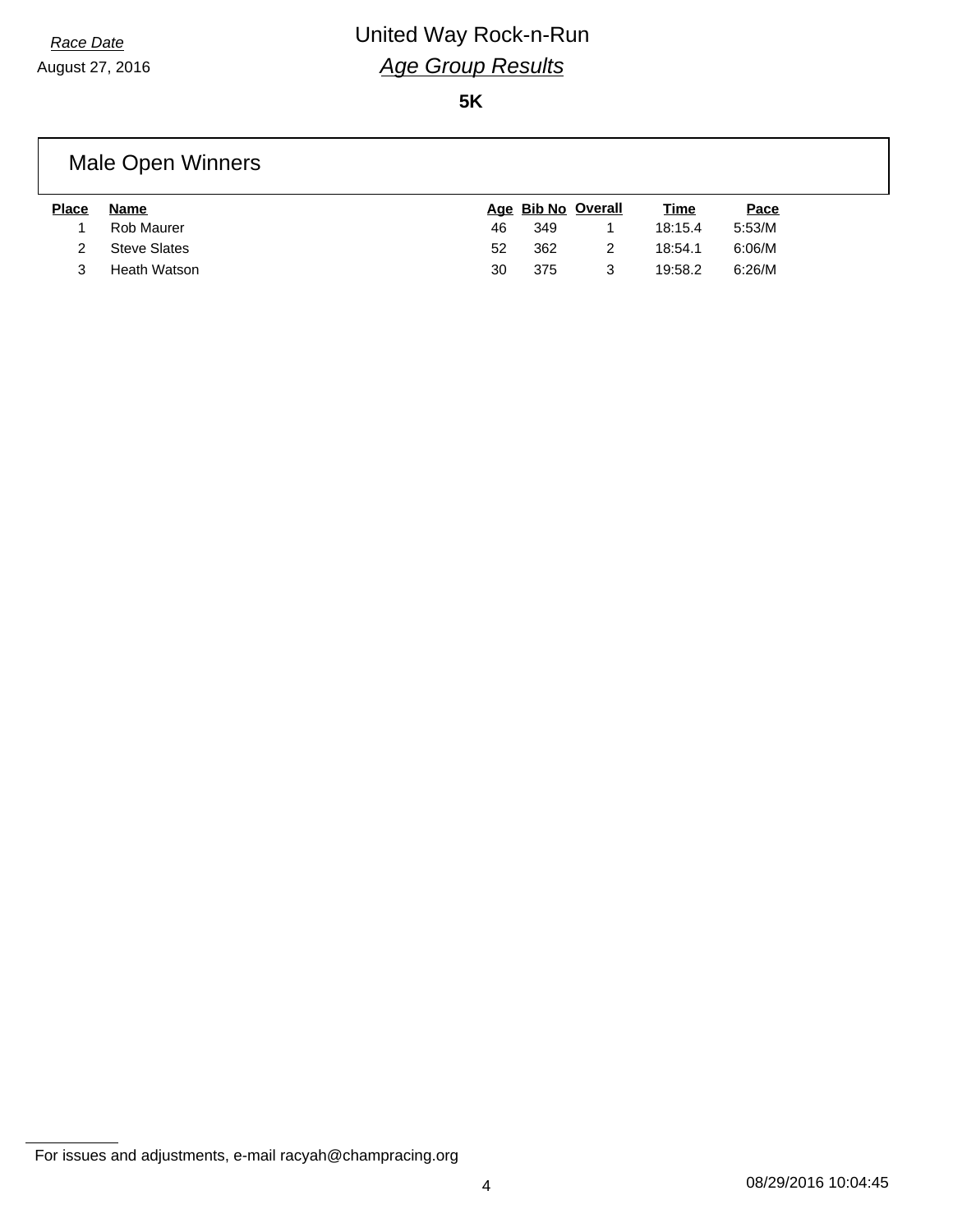August 27, 2016

### *Race Date* United Way Rock-n-Run *Age Group Results*

**5K**

| Male 13 and Under |                       |    |      |                    |             |         |  |
|-------------------|-----------------------|----|------|--------------------|-------------|---------|--|
| <b>Place</b>      | <b>Name</b>           |    |      | Age Bib No Overall | <b>Time</b> | Pace    |  |
| 1                 | <b>Drew Maurer</b>    | 13 | 350  | 9                  | 23:20.8     | 7:32/M  |  |
| $\overline{2}$    | Kohl Watson           | 11 | 376  | 33                 | 29:21.5     | 9:28/M  |  |
|                   |                       |    |      |                    |             |         |  |
|                   | Male 14 to 19         |    |      |                    |             |         |  |
| <b>Place</b>      | <b>Name</b>           |    |      | Age Bib No Overall | Time        | Pace    |  |
| 1                 | Dylan Curry           | 19 | 324  | 43                 | 34:37.8     | 11:10/M |  |
|                   |                       |    |      |                    |             |         |  |
|                   | Male 20 to 29         |    |      |                    |             |         |  |
| <b>Place</b>      | Name                  |    |      | Age Bib No Overall | <b>Time</b> | Pace    |  |
| 1                 | <b>Barnett Taylor</b> | 26 | 371  | 6                  | 21:42.1     | 7:00/M  |  |
| $\overline{2}$    | Matt Lippencott       | 27 | 345  | 8                  | 22:46.9     | 7:21/M  |  |
| 3                 | Joss Celuch           | 24 | 1190 | 14                 | 24:46.1     | 7:59/M  |  |
| 4                 | Jeremy Slasor         | 24 | 361  | 48                 | 37:30.0     | 12:06/M |  |
|                   | Male 30 to 39         |    |      |                    |             |         |  |
| <b>Place</b>      | <b>Name</b>           |    |      | Age Bib No Overall | <b>Time</b> | Pace    |  |
| 1                 | <b>Bryce Newbold</b>  | 30 | 354  | 4                  | 20:58.3     | 6:46/M  |  |
| $\overline{2}$    | Nate Klaiber          | 35 | 1189 | 15                 | 24:46.2     | 7:59/M  |  |
| 3                 | Thomas Johnson        | 33 | 340  | 36                 | 29:50.6     | 9:37/M  |  |
| $\overline{4}$    | <b>Chris Smith</b>    | 34 | 392  | 38                 | 30:55.8     | 9:58/M  |  |
| 5                 | James Mullet          | 34 | 391  | 41                 | 32:53.2     | 10:36/M |  |
| 6                 | Adam Bott             | 32 | 318  | 50                 | 38:47.0     | 12:31/M |  |
|                   | Male 40 to 49         |    |      |                    |             |         |  |
| <b>Place</b>      | <b>Name</b>           |    |      | Age Bib No Overall | <b>Time</b> | Pace    |  |
| 1                 | <b>Brian Baxter</b>   | 45 | 387  | 10                 | 23:24.0     | 7:33/M  |  |
| $\overline{2}$    | Tim Bouscher          | 44 | 320  | 19                 | 26:41.6     | 8:36/M  |  |
| $\mathbf{3}$      | <b>Rich Miller</b>    | 46 | 352  | 27                 | 27:49.8     | 8:58/M  |  |
| 4                 | Kurt Hoffman          | 47 | 335  | 32                 | 28:35.9     | 9:13/M  |  |
| $\sqrt{5}$        | Troy Johnson          | 40 | 385  | 37                 | 30:02.8     | 9:41/M  |  |
| $\,6\,$           | <b>Todd Wise</b>      | 49 | 379  | 49                 | 38:24.8     | 12:23/M |  |